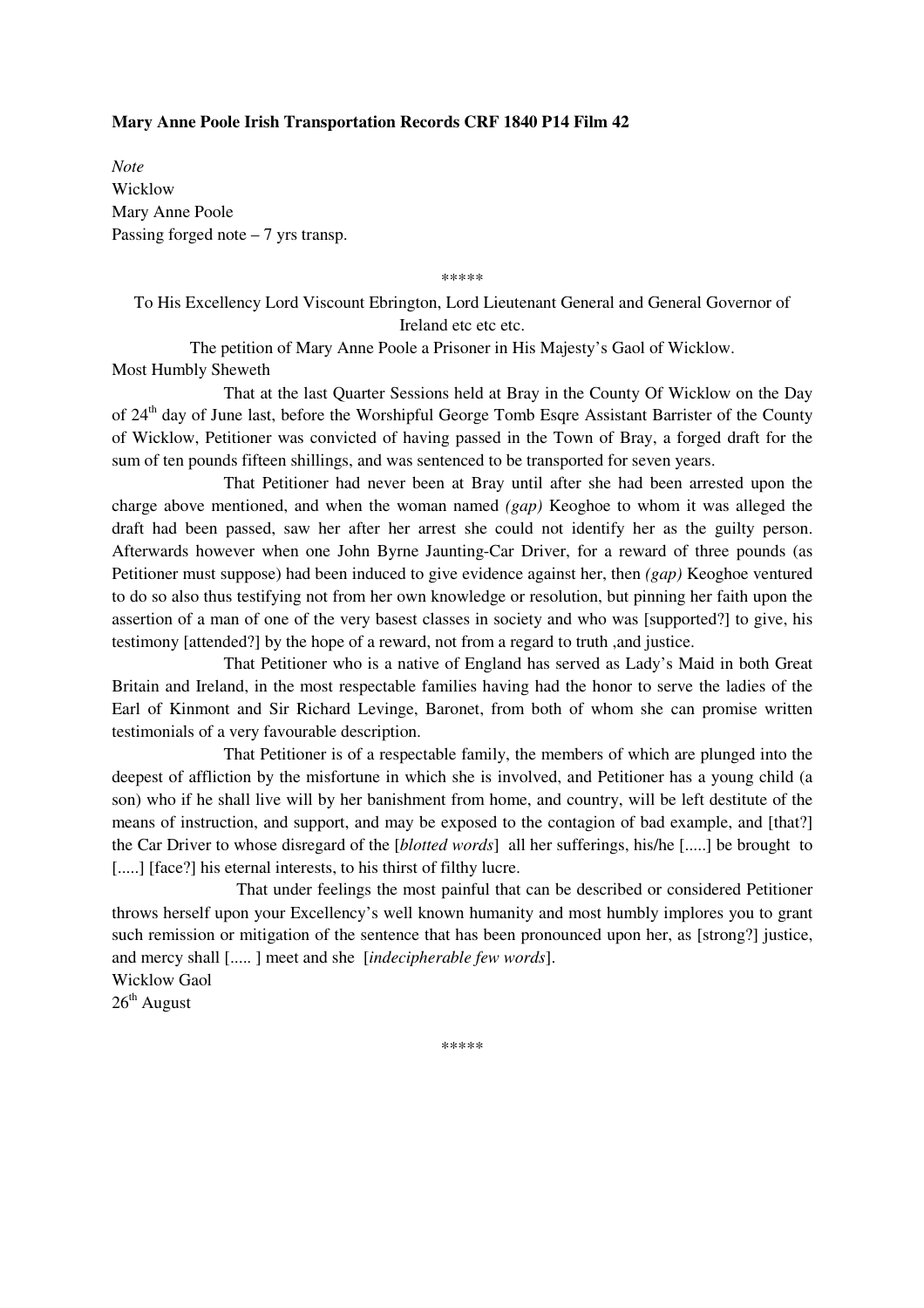I have had the honor to receive your letter of the  $12<sup>th</sup>$  Inst enclosing the memorial of Mary Anne Poole, a prisoner in the Gaol of the County of Wicklow, under sentence of transportation for 7 years, and desiring that I should acquaint you with the particulars of the case for the information of His Excellency the Lord Lieutenant, and whether in my opinion that are any mitigating circumstances which would render the prisoner a proper object of mercy.

The Prisoner was tried at the last Bray  $Q^r$  Sessions on the  $25<sup>th</sup>$  June, upon an Indictment charging her with having obtained money & goods under false pretences, viz, by representing herself as a servant of the Hon<sup>ble</sup> Randall Plunkett  $\&$  sent by him to purchase certain goods at the shop of And<sup>w</sup> Kehoe of Bray & by passing to Mrs Kehoe a cheque or Draft purporting to be the cheque of Mr Plunkett on the Bank of Ireland for £10.15.0, which was a forgery – This Indictment was framed upon the stat. 9 Sec.4c.55 s.46 – There was a second Indictment for feloniously uttering/passing (one written above the other) the forged cheque, knowing it to be forged; but I put the Prosecutor to his election to proceed upon one or other of the Indictments, & he choose the former, In truth it was substantially the same offence.

 The case was very clearly proved against the Prisoner by the evidence of Mrs Kehoe, the wife of a respectable shopkeeper at Bray, & by Mathew Byrne the Driver of a Jaunting Car. The substance of the evidence was that on the  $24<sup>th</sup>$  April the prisoner came to Kehoe's shop, told Mrs Kehoe that she was sent by her master the Hon<sup>ble</sup> Randall Plunkett, who at that time had a temporary residence about 2 miles from Bray, to purchase some Tea, Coffee, & Sugar, which she said the Plunkett's wished to be sent home immediately, as he was to have company in the evening, & she produced a cheque purporting to be Mr Plunkett's Draft on the Bank of Ireland for £10.15.0 which she said her master requested Mrs Kehoe to give cash for, taking out the price of the Tea Coffee & Sugar – Mrs Kehoe accordingly gave her one pound of Tea 2 pounds of Coffee, & 5 pounds of Lump Sugar, amounting to 15/6, and then gave her the balance of the cheque, £9.19.6 in Bank notes & silver. Finding that Mrs Kehoe could not send the purchased articles home to the Plunketts immediately, the Prisoner requested they would call her a Jaunting Car  $\&$  said she would take them home herself. Mathew Byrne's car was accordingly called from the stand, and the Prisoner getting on the car with the articles she had purchased, desired him to drive her to Mr Plunkett's - as they were crossing the Bridge which leads from Bray, she requested of the Carman to take up one of her fellow servants in little Bray, & accordingly he stopped  $&$  took up a man at her desire – when they had proceeded a little further she told the Carman she had changed her mind & instead of going to Mr Plunkett's desired him to drive o Kingstown. He obeyed, set down the Prisoner & her companion in Kingstown upon the road, & was paid his fare.

The cheque was a forgery. Mr Plunkett was produced on the trial  $\&$  proved that he knew nothing of the Prisoner, who had never been in his employment & was never sent by him to purchase groceries. As soon as Kehoe found that the cheque was a forgery he gave information to the police, who arrested the Prisoner in a House in  $S^{\circ}$  King St on the  $2^{nd}$  June.

Both Mrs Kehoe  $\&$  the Carman swore most positively to the Prisoner's identity – neither of them had any doubt whatever. As the Prisoner had no counsel or attorney engaged, & as the offence was a serious one, I requested Mr Courtney, a professional man of considerable experience & skill to cross examine the witnesses and to make any point in her favour that occurred to him – He did, I believe all that could be done under the circumstances.

 The Jury had no hesitation in finding her guilty, and I should think no person present at the trial could entertain a doubt that their verdict was correct – one of the magistrates who had taken the

Sir